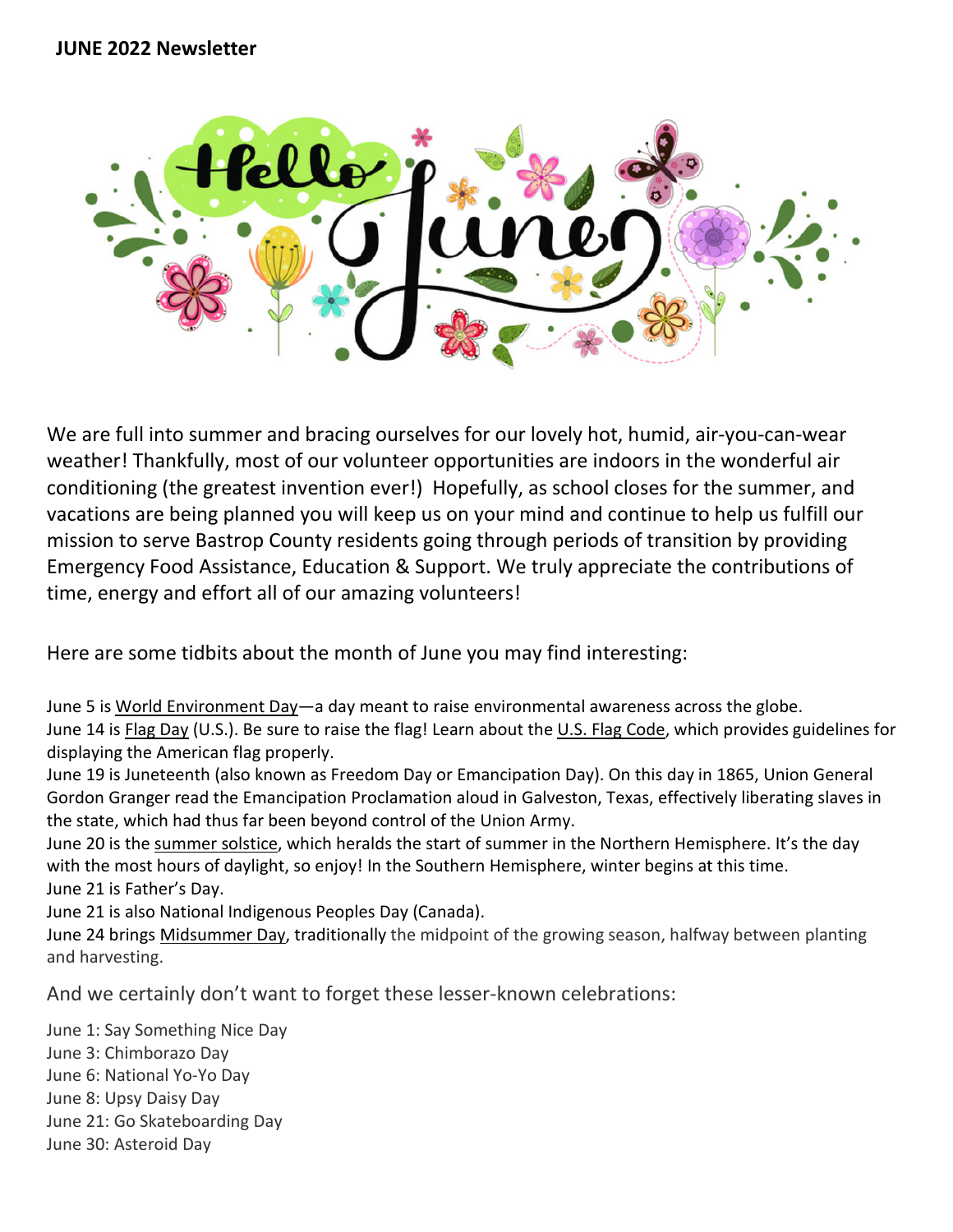#### **GALAXY DIGITAL**

We were excited to launch our new volunteer management software site, Galaxy Digital, in May! It is our new process for new and active volunteers to search for new volunteer opportunities, schedule their volunteer shifts, track their volunteer hours and so much more. Volunteers will have their individual calendar in their profile showing the volunteer opportunities they are signed up for and will receive reminders on the day of the opportunity reminding them about it and giving them the option to sign in for it. They will be able to view not just the current month's calendar but each month through the rest of the calendar year.

In addition, the CauseConnect mobile app, will allow volunteers to do all of the above from the convenience of their mobile phones.

We appreciate everyone's patience as we begin this new process and value the feedback and information from all our volunteers as they venture into this new territory with us. We are looking forward to the new options available with Galaxy Digital that will make the volunteer processes smooth and easy leading to an enjoyable volunteer experience.

#### **VOLUNTEER CALENDAR**

Going forward, you will view the Volunteer Calendar through Galaxy Digital. We will no longer be including it in the newsletter. So, if you want to look at the volunteer opportunities you are scheduled for or make changes, you will simply log in to your Galaxy Digital account and view it from there. You can also view and make changes from the CauseConnect mobile app. For now, please let me know if you plan on being out of town or make any changes by reaching out to me (512-303-0033, Ext 104 or [Jwright@bastropfoodpantry.org\)](mailto:Jwright@bastropfoodpantry.org).

# **VOLUNTEER OF THE MONTH IS: MARTHA ALFARO**

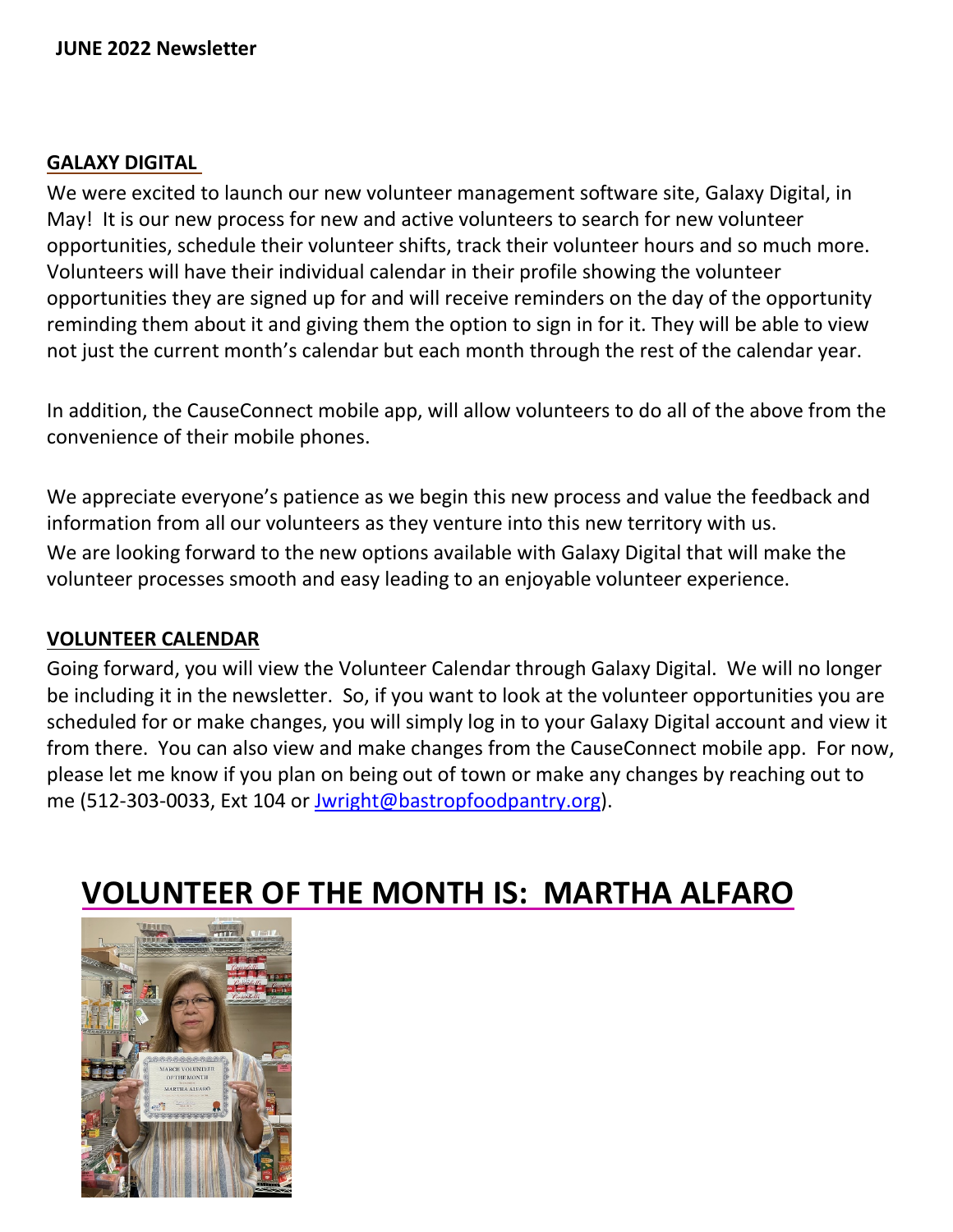Martha and her husband have been a part of the Bastrop Community for a long time – since 1978. They love to travel; have two grown children; three grandchildren; and has operated an upholstery business in Bastrop since 1988. With all she has on her plate, she still finds time to devote to the Pantry!

Martha began volunteering with the Pantry in January helping build Emergency Boxes in our Emergency Center. Since then, she has volunteered with our Bastrop Empty Bowl Project, Whole Grains Distribution, NIBBLES, Fresh Foods for Families, and Smithville Housing Authority Box Distribution! She is always willing to do whatever needs to be done and goes above and beyond to help us fulfill the mission of BCEFP! We are so happy to have her as part of our BCEFP family and truly appreciative of her dedication and commitment to volunteering with us!

## **CONGRATULATIONS MARTHA!!**

### **NIBBLES SUMMBER BREAK**

Wednesday, May 25<sup>th</sup> was our last NIBBLES delivery of the school year. Thanks to the hard work and dedication of our awesome NIBBLES volunteers we served approximately 234 school kiddos this year! That's amazing!! This wonderful program will commence again in August when school starts. So, if you would like more info on it or want to sign up for when it resumés in August, head on over to our Galaxy Digital Opportunities page and check it out. **THANK YOU to all our wonderful volunteers who helped with NIBBLES this past school year!** 



## **PANTRY EXPRESS:**

**1st Thursday, June 2nd, 4:00 - 7:00pm** 

**FRESH FOOD FOR FAMILIES**

**3rd Friday, June 17th, 9:00 - 11:00am**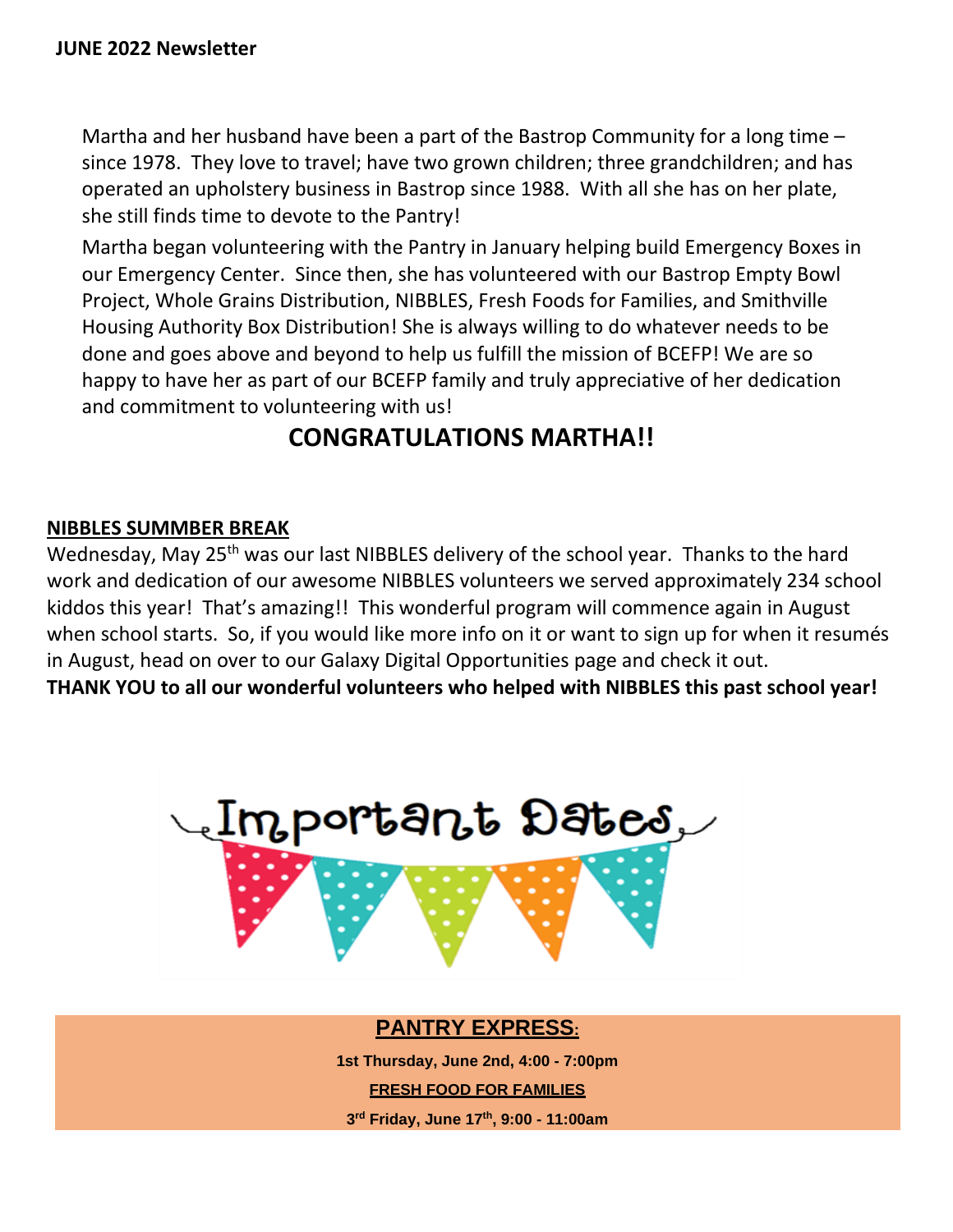

**06/06 – Karyn Morgan 06/13 – Barbara Adkins**

#### **CIVIL RIGHTS TRAINING REQUIRED BY ALL VOLUNTEERS**

**If you have not already done so, please complete the Civil Rights Training.** This is required for all volunteers of the BCEFP. All volunteers are required to take the training, but the area you volunteer in will determine which training you are to take. If you have contact with any client personal information you will need to take the video training (Civil Rights Training - All Agencies). If you have questions about which training you are to do, please give me a call. If you do not have to access a computer or internet, please let me know and we can make arrangements for you to do the training here at the Pantry. The link is provided below:

<https://www.centraltexasfoodbank.org/agencies/resource-center>

- Civil Rights Training All Agencies (**[English](https://tdafn.s3.amazonaws.com/Articulate/AnnualCivilRightsTrainingforCEs/story.html)** and **[Spanish](https://tdafn.s3.amazonaws.com/Articulate/AnnualSpCivilRightsTrainingforCEs/story.html)**)
- Limited Civil Rights Training (**[English](https://www.centraltexasfoodbank.org/doc/pdf/limited-civil-rights-training-eng)** and **[Spanish](https://www.centraltexasfoodbank.org/doc/pdf/limited-civil-rights-training-esp)**)

Thank you for taking the time to complete these necessary steps for BCEFP to remain in compliance with the Food Bank.



- 1. **Sign in and out** each time you volunteer here at the Bastrop County Emergency Food Pantry. (Your volunteer hours count in more ways than you know; they help provide matching dollars for grants!)
- 2. If you have symptoms of any contagious illness, a positive COVID test, exposure to someone with COVID-19 or any other contagious illness, please stay home.
- 3. Volunteers MUST wear volunteer badges during their volunteer shift.
- 4. Gloves must always be worn while handling food items.
- 5. Food items are never to be placed directly on the floor. Plastic tubs, bins, boxes, cases, etc. containing any food items are to be placed 6" above the floor on to pallets, risers, tables, chairs, etc.
- 6. Please contact Volunteer Coordinator, **Jody Wright directly** as soon as possible if you are not able to make your shift either by email at *iwright@bastropfoodpantry.org* or by phone at 512-303-0033 Ext 104.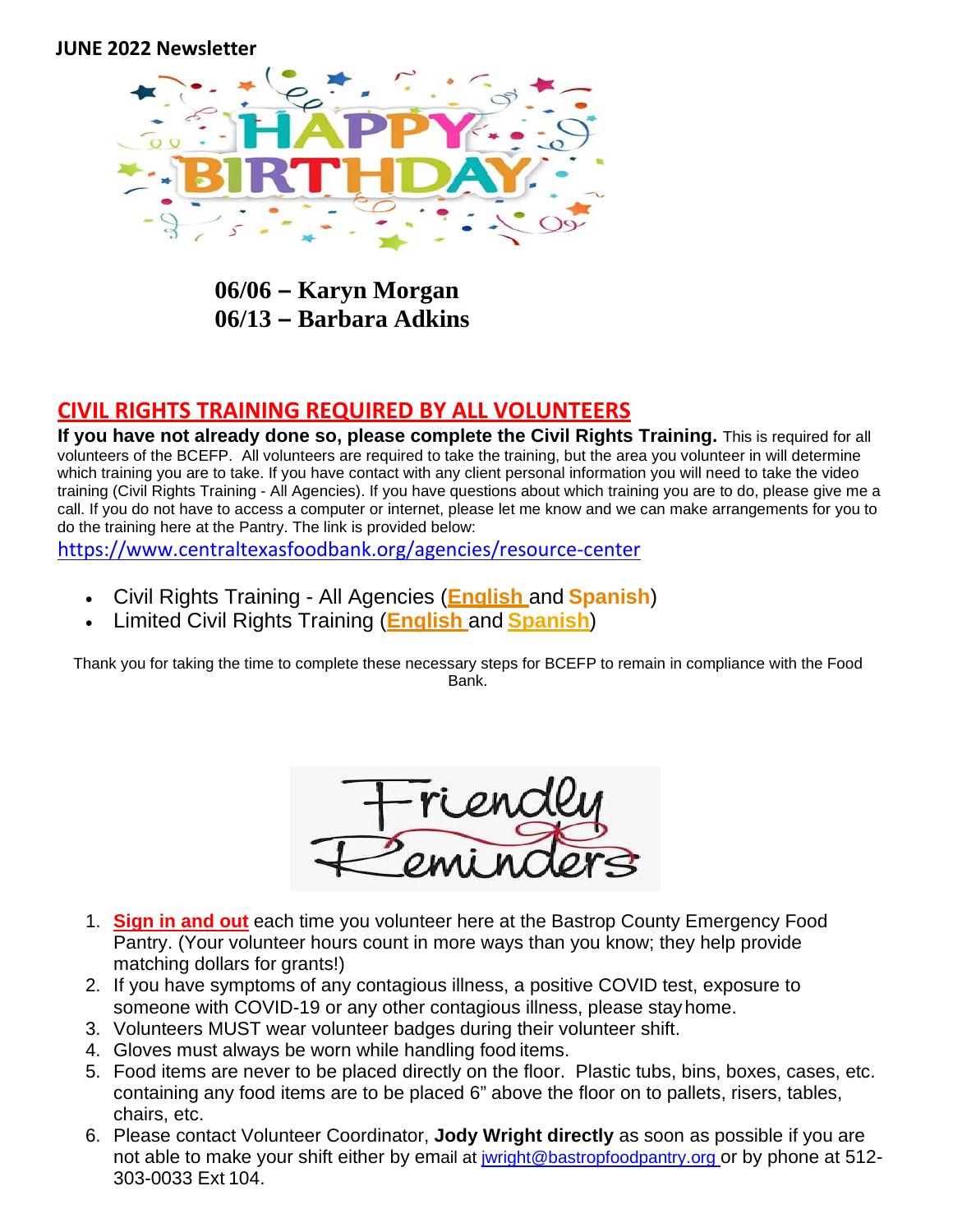7. Please do not bring friends or relatives to your volunteer shift who have not been cleared by Volunteer Coordinator, Jody Wright. All visitors must be cleared by the pantry staff and volunteers must have attended required orientation/training.

> **The pantry hours are Monday – Friday from 8:30am – 4:00pm. We are CLOSED for lunch from 12:00pm – 1:00pm.**

**NOTE:** Pantry **buildings MUST be vacated and ready to be locked by 11:30am**. We appreciate how diligent our volunteers are in wanting to get tasks completed so we are asking that you be sure to be **finished by 11:30am.** Staff members have a number of duties that need to be attended to before they are able to close the pantry at noon, so we ask that there be **no volunteers in our program buildings after 11:30am or before 1:30pm.**



## **Immediate Volunteer Positions Available are:**

**Bagging Items:** This involves re-bagging items in our Emergency Center with the use of a sealing machine. It takes place on Tuesday and Thursday from 8:30am-11:30am and/or 1:30pm-3:30pm. Volunteers will be trained on how to use the sealing machine.

**Building Emergency Boxes / Stocking:** This involves building boxes of food items for emergency clients as needed, as well as stocking and rotating inventory. Volunteers could be lifting 20-50 lbs. It takes place Monday, Wednesday and Friday from 8:30-11:30am and 1:30-3:30pm in the Emergency Services in the main building.

**HEB Pick-up:** This involves picking up bread, produce and protein from HEB by 8:30am and dropping it off at our Support Center. Volunteers will use their own vehicle. We need volunteers to rotate Saturday mornings.

**FRESH FOOD FOR FAMILIES:** This involves setting up tables; sorting, weighing and bagging produce; greeting clients; distributing bags & boxes to clients; assisting clients to their cars when needed; cleaning up and taking down tables. This is a monthly event occurring on the 3<sup>rd</sup> Friday of each month from 9am-11am. This is an outdoor event that takes place rain or shine.

**Donation Center:** This involves sorting, dating, packing boxes and moving them to the Emergency Pantry for distribution. This can be done Monday – Friday from 8:30-11:30am or 1:30-3:30pm; or on the 1st Thursday of the month from anytime between 1:30pm-6:30pm (on Pantry Express day).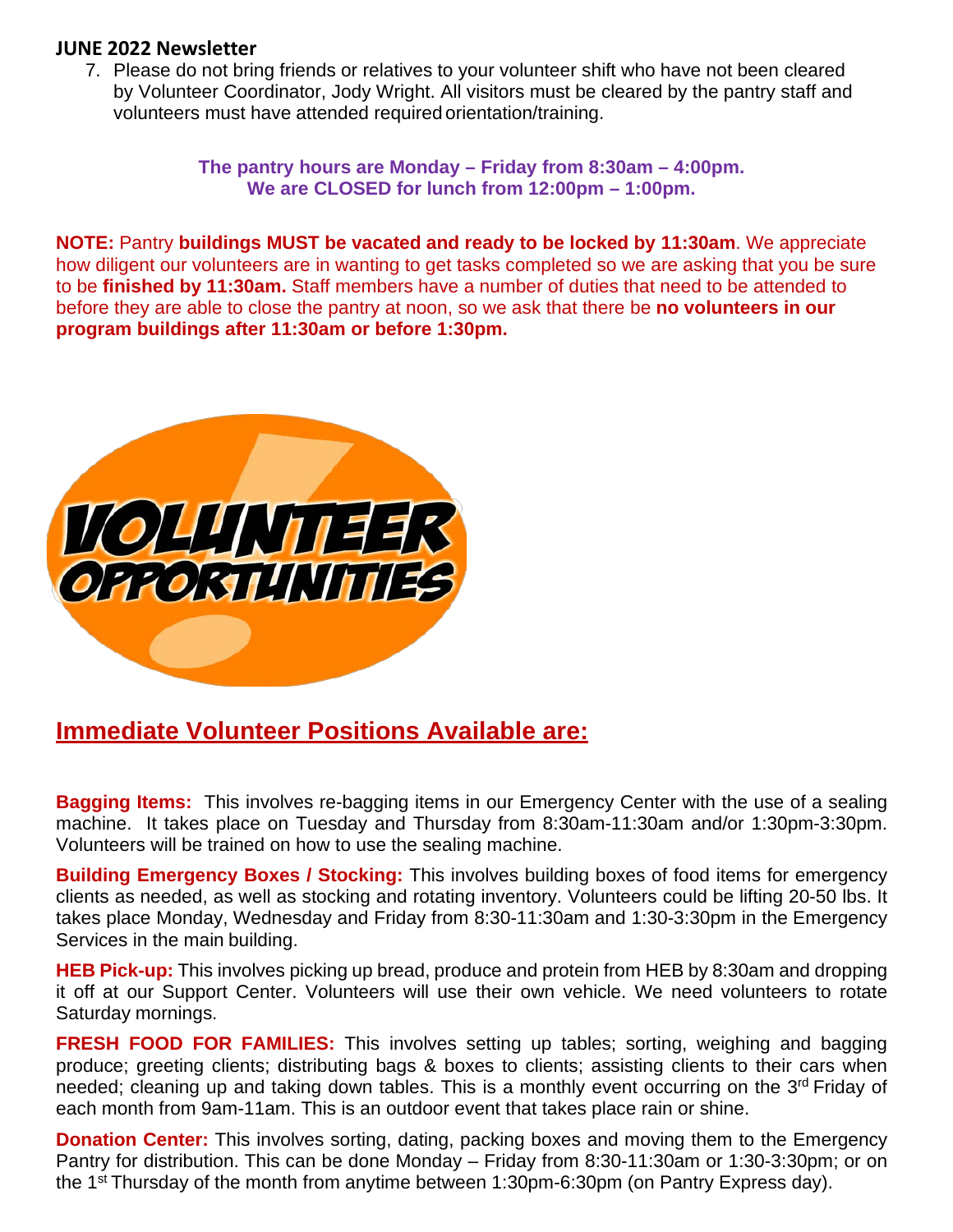**NIBBLES PREP:** *This program operates during the BISD school year and suspends during the summer school break.* It involves dating the food items that are to be placed in the Nibbles bags on build day. It takes place on Monday and Friday from 8:30-11:30 or 1:30-3:30 in the NIBBLES building.

**NIBBLES BUILD:** *This program operates during the BISD school year and suspends during the summer school break.* It involves placing items in bags which will be given to school children to take home, providing them with food to have over the weekend. We need teams of 3 on Wednesdays from 8:30-11:30 (eventually to rotate every other week).

**Group Volunteers:** There are many opportunities for church groups, school groups, families, civic clubs, workgroups, etc. to volunteer. The more the merrier!

**Please apply with Jody Wright at [Jwright@bastropfoodpantry.org o](mailto:Jwright@bastropfoodpantry.org)r visit our website at www.https://BastropFoodPantry.org to get a Volunteer Application.**

#### **MASK POLICY**

.

Per CDC guidelines in March 2022: "People may choose to mask at any time. People with symptoms, a positive test, or exposure to someone with COVID-19 should wear a mask."

BCEFP desires to keep everyone safe, so if you are **exhibiting symptoms** of COVID-19 or **any other contagious illness**; **have been exposed** to someone with COVID or any other contagious illness; or if **you are feeling ill**, please use caution and stay home until you are well and symptom free.



When you do your shopping on AMAZON, please don't forget to take advantage of this very simple way to support the BCEFP. Please support the BCEFP through AmazonSmile!

- 1 Sign into Amazon Smile at [http://smile.amazon.com](http://smile.amazon.com/) (you have to do this on a computer, it doesn't let you connect your Amazon account from a cell phone).
- 2 Sign in and select the Pantry as your nonprofit organization!
- 3 Amazon will donate 0.5% of the price of your eligible AmazonSmile purchases toBCEFP! And it adds up fast!!

#### **STANDING WISH LIST**

Cooking oil (vegetable) Sugar (small bags) Cranberry Sauce Stuffing Cream of Mushroom Soup Syrup **Hygiene Items:** Dry Cereals **Bath Soap** Flour (small bags) Toilet Paper

Canned corn **Soups** – Broth & cream-based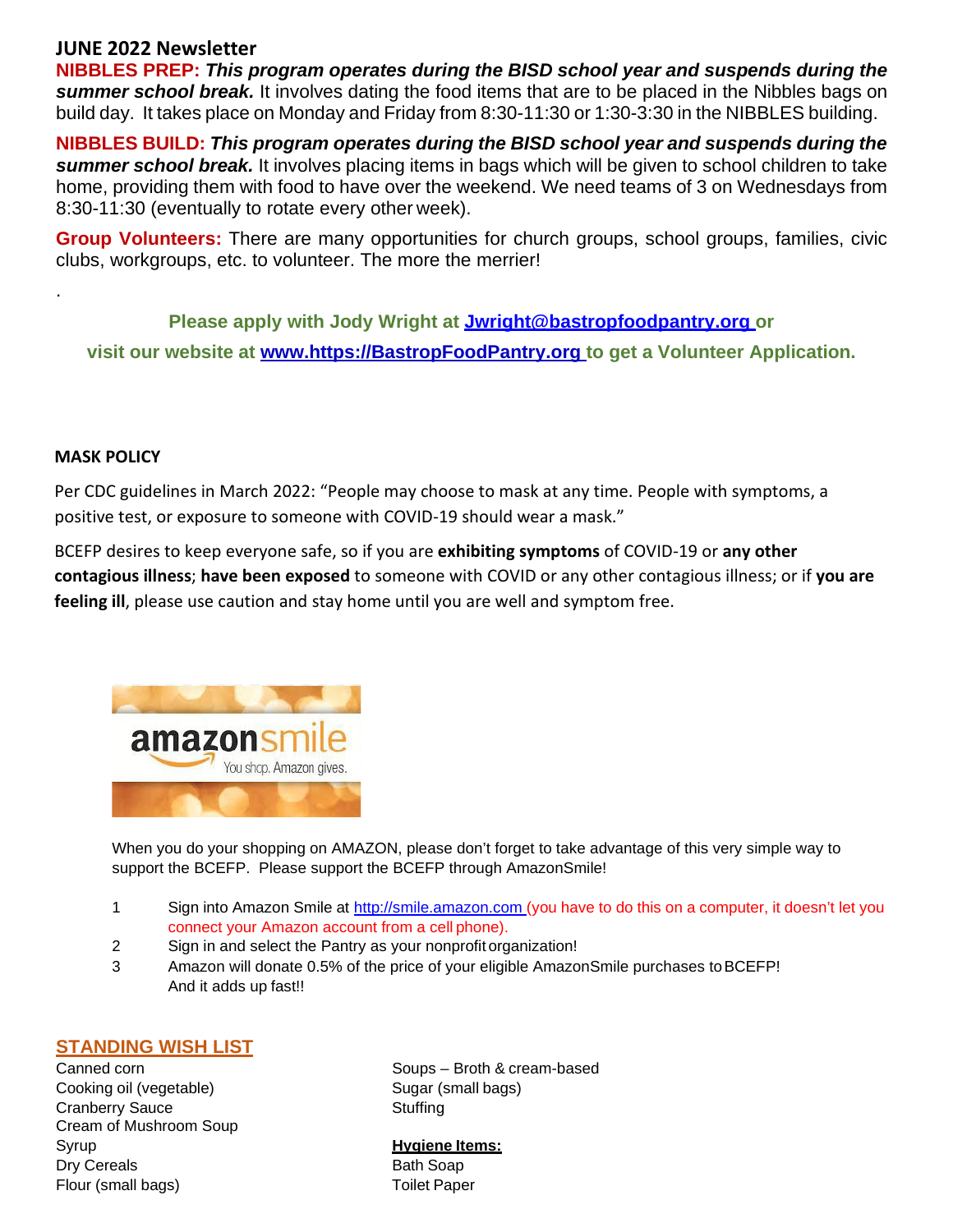Hamburger Helper (Tuna and Chicken) Deodorant<br>
Jelly (in plastic containers) Toothbrushes Jelly (in plastic containers)<br>Juices – 64 oz.

Laundry Soap

**Volunteer Hours for the reporting month of April 2022 are: 231.65**